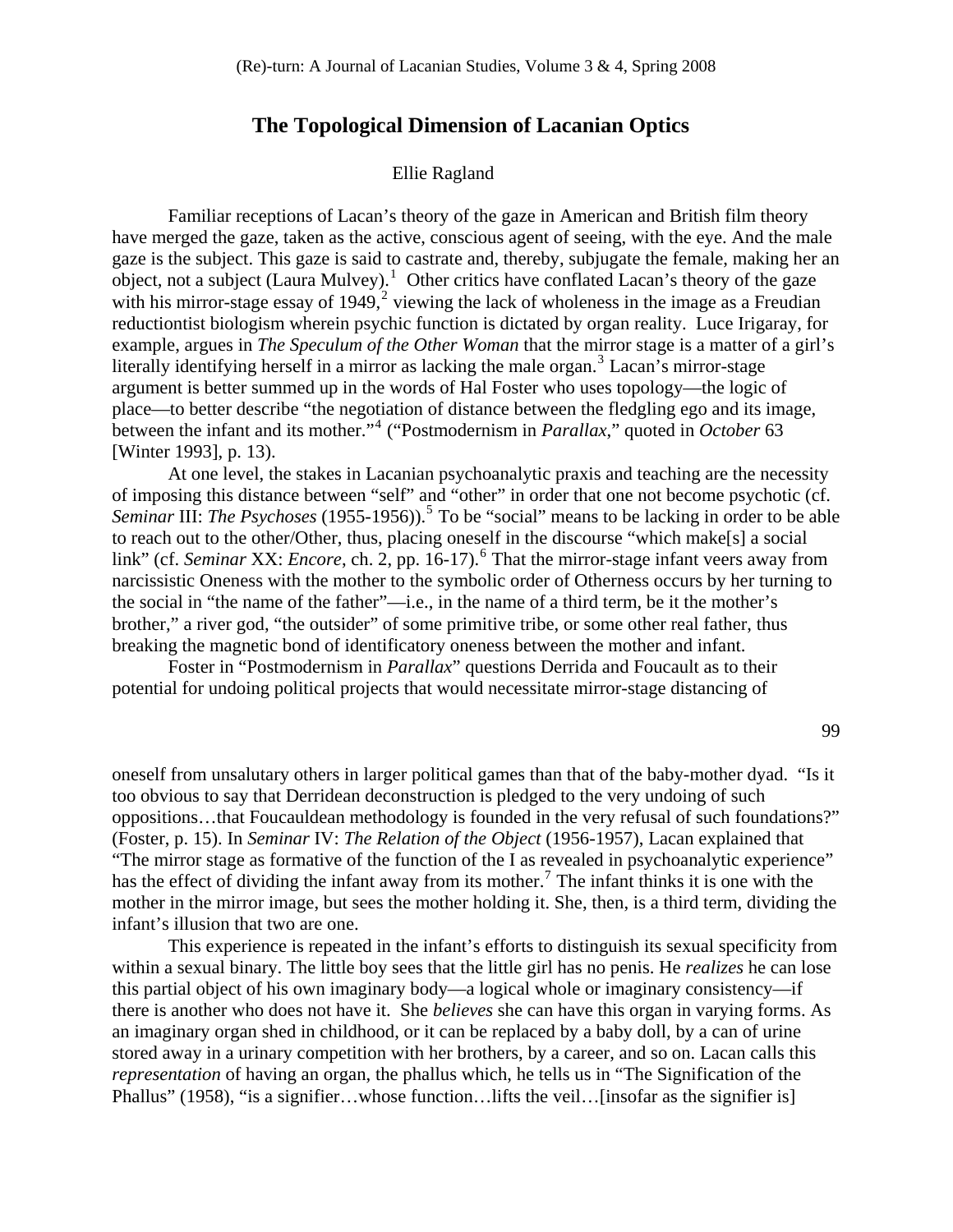intended to designate as a whole the effects of the signified, in that the signifier conditions them by its presence as a signifier."<sup>[8](#page-9-1)</sup> That is, its presence signifies difference as itself an effect. Now the signified, in this chapter, is the gaze that takes sexual difference as a mystery to be deciphered, unveiled. For children, right away, difference becomes not only a third thing—a s plit between the biological sexes—but an abstraction to interpret. I would go so far as to call t his initially perceived difference the kernel of (dialectical) thinking, of relating signifier to a signifier. Indeed, psychotics foreclose this difference, identifying organs as real things, not as imaginarily represented parts, just as they experience words as real things, not as metaphorical imaginaries referring to something else.

100

Nor is Lacan's gaze a visual gaze or text that "sees" and, thus, can reeducate the "look." equivalent of an unconscious linguistic construct. She takes such a view from Lacan's statements such as: "The unconscious is the sum of the effects of the world on a subject at the level where fantasy and libido that condition that gaze and control the system of representations whose words and images somehow make it seem more solid, more scientific, and more accessible to critique The gaze is not a conscious subject agency that instructs the "looking (seeing) other" as a phenomenological object, as Kaja Silverman argues in *The Threshold of the Visible World*. [9](#page-10-0) Silverman's theory seems to come from a reading of Lacan in which the "look" would be an the subject constitutes itself from the effects of the signifier."[10](#page-10-0) What is missing here in Silverman is any elaboration of Lacan's arguments on the drive, jouissance, and desire of formalizable constructs created by the signifier. Indeed, these effects constitute the system of than the drive/jouissance system.

which, nevertheless, remains enigmatic. Lacan argues in *Seminar XIII* (1965-1966)<sup>[11](#page-10-0)</sup> that desire cannot be said. Thus, the dimension of deceptiveness of perception accompanies the gaze insofar deceptive trick played in perception is the opening of a gap between appearance and being which too bright. To argue this thesis, he uses the famous sardine can example from his own youth. On a fishing trip with Breton fishermen who are being put out of business by the new industry of anning sardines, the Breton fisherman Petit Jean points to a can floating in the c Lacan's gaze, he maintains in *Seminar* XI in chapter 8, "The Line and the Light," can be understood insofar as geometrical optics invert perspective in painting such that "the secret of a picture" catches the viewer in its trap, "capture[s] the subject [in] an obvious relation with desire is caught and fixed in the real of a picture. It *monstrates* or shows the real as that which is, but as the picture entraps the viewer. This dimension, Lacan adds, has been present in arguments presented from Plato to Kant. In the well-known chapter 8 of *Seminar* XI, Lacan argues that the concerns the irradiation of not being able to see an image or object at a point where the light is

101

the-can—overflows the image and gives rise to an enigmatic dimension that separates the gaze from the eye; vision from perception. waves. The light is breaking apart on the interplay of water, sun, and metal; the literal object—

That this example has not truly served those trying to understand Lacan's theory of the gaze and its relation to objects in the world is not surprising if one takes this example in the perspective of an analogy, even though that was not Lacan's position at the time. Two years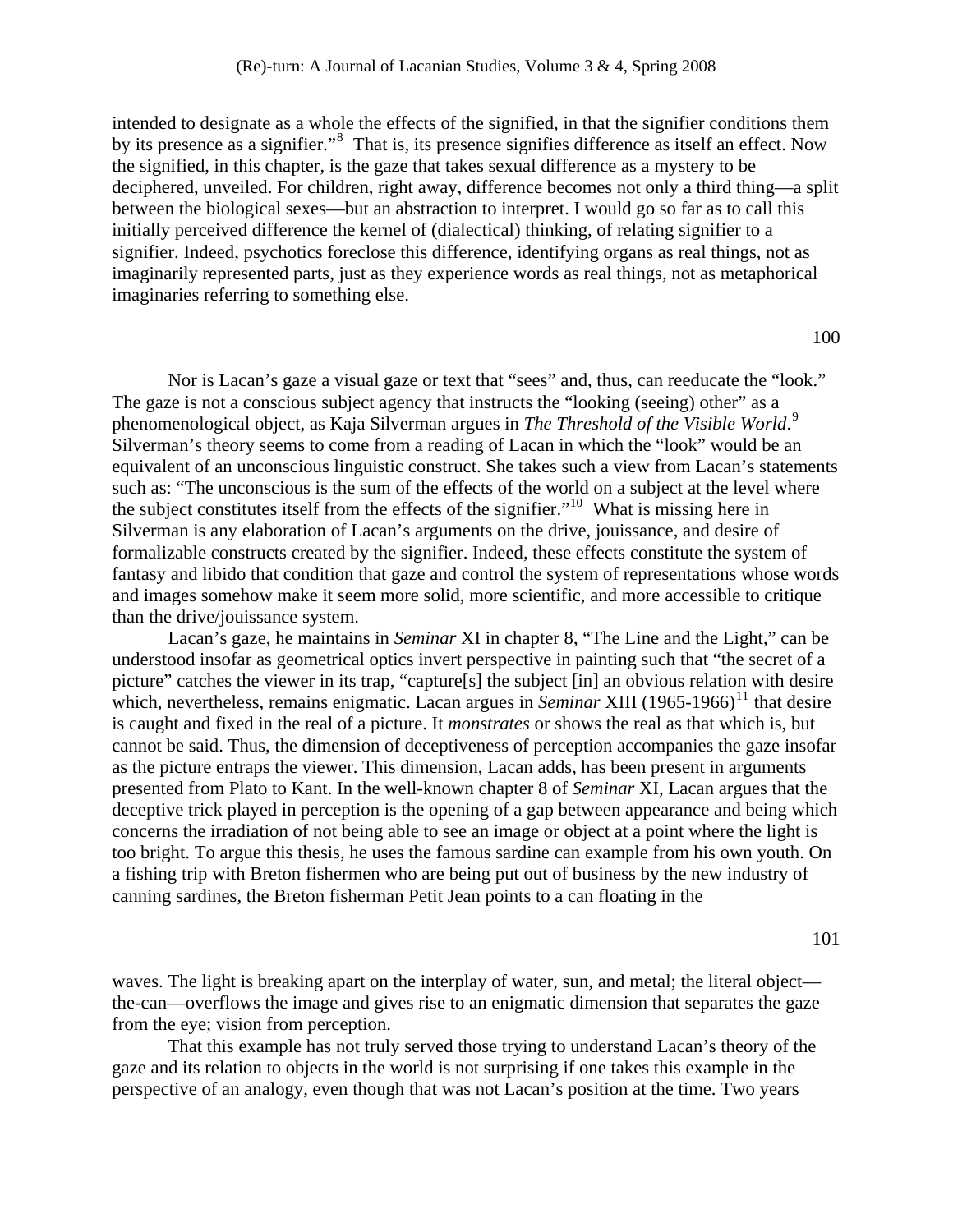later, when one reads Lacan's arguments regarding what a "picture" is in *Seminar* XIII: *On the object of Psychoanalysis* (1965-1966), he clarifies that his is not an analogical/geometric al presentation of the relation between the gaze and the object. Rather, his is a topological perspective that places the object—not the vision of the subject—in a place of priority. In consequence, one no longer need think in terms of a split between vision (seeing), and what vision sees (objects). Insofar as the gaze is one of the objects-cause-of-desire that "moves" by th e dynamics similar to the ones Freud first attributed to the drives—indeed Lacan calls the gaze a partial drive, a scopic one--, Lacan's new perspective argues thus: For psychoanalysis, topology—the study of the transformation of objects in space that change shape while still retaining the same properties—is not a metaphor, but confirms the presence of the real in the base scopic field that shows the subject its place in the Other: Topology is an active showing of the real of (Borromean) structure. The representation of the space of the real promotes the notion of a picture which presents sites or points one might (or must) occupy in a social signifying chain. These are real places, not metaphorical constructs to be donned or cast aside at will or whim. And they appear whether spoken about or not. That is, what cannot be said or seen is tacitly shown.

subject to object in terms of an inverted perspective (as in anamorphosis). In *Seminar* XI, Lacan spoke phenomenologically, using vision at its limit point of being blinded by light, to Based on *Seminar* XIII, one can reread the sardine can episode, as well as other texts where the gaze plays a central role, now grasping that one will never understand the relation of

reformulations of Freud's depiction of the unconscious: "There from where it looks at me, I do or anal fields of the drive. Indeed such objects have already constituted or "founded" the subject dimension, and, whose properties are, thus, a non-dialectical absolution of the object  $(a)$ —cause try to explain the gaze. Two years later, he argued that one must start with the object that causes one to see something outside the field of the literal picture. This is reminiscent of one of Lacan's not see; there where I see, it does not look at me. . . . You never look at me from where I see you." In this new context, a real picture—of any story or film—is a window in which the object (*a*) is lodged by a frame or structure that shows it as a singularity of the scopic, invocatory, oral, of desire. The object, in turn, is made up of unary traits  $(S_1)$  that are identificatory in only one of desire and goal of the drives.

He seems to be in their actual picture—a daily fishing trip—but is really only in the picture as a Jacques Lacan was not really in their picture. He was visiting, going back to Paris. He already bonds. By 1964, Lacan had understood why they had laughed. He was not in their picture. He The object shown in the sardine can episode is not the can, but the real death laying siege to Petit Jean and his ilk. This fact occasions the fisherman's aggressive laughter at young Lacan. imaginary backdrop against which to portray to them the grimmer face of their real. Young has distance, difference. He is there for them as an ego ideal of an Other symbolic, thereby throwing into stark relief the mirror image identifications by which they maintain their own was outside it, in a different signifying chain; he was but a stain.

equivalent of Freud's screen memories beyond which one cannot see or think. Nor does this real correlate the point of blackness with the irradiation that makes the object opaque, enigmatic, From this perspective, the gaze in chapter 8 (*S*. XI) exemplifies a point of darkness beyond light, referring to a real which does not make of the stain or spot undecideables, an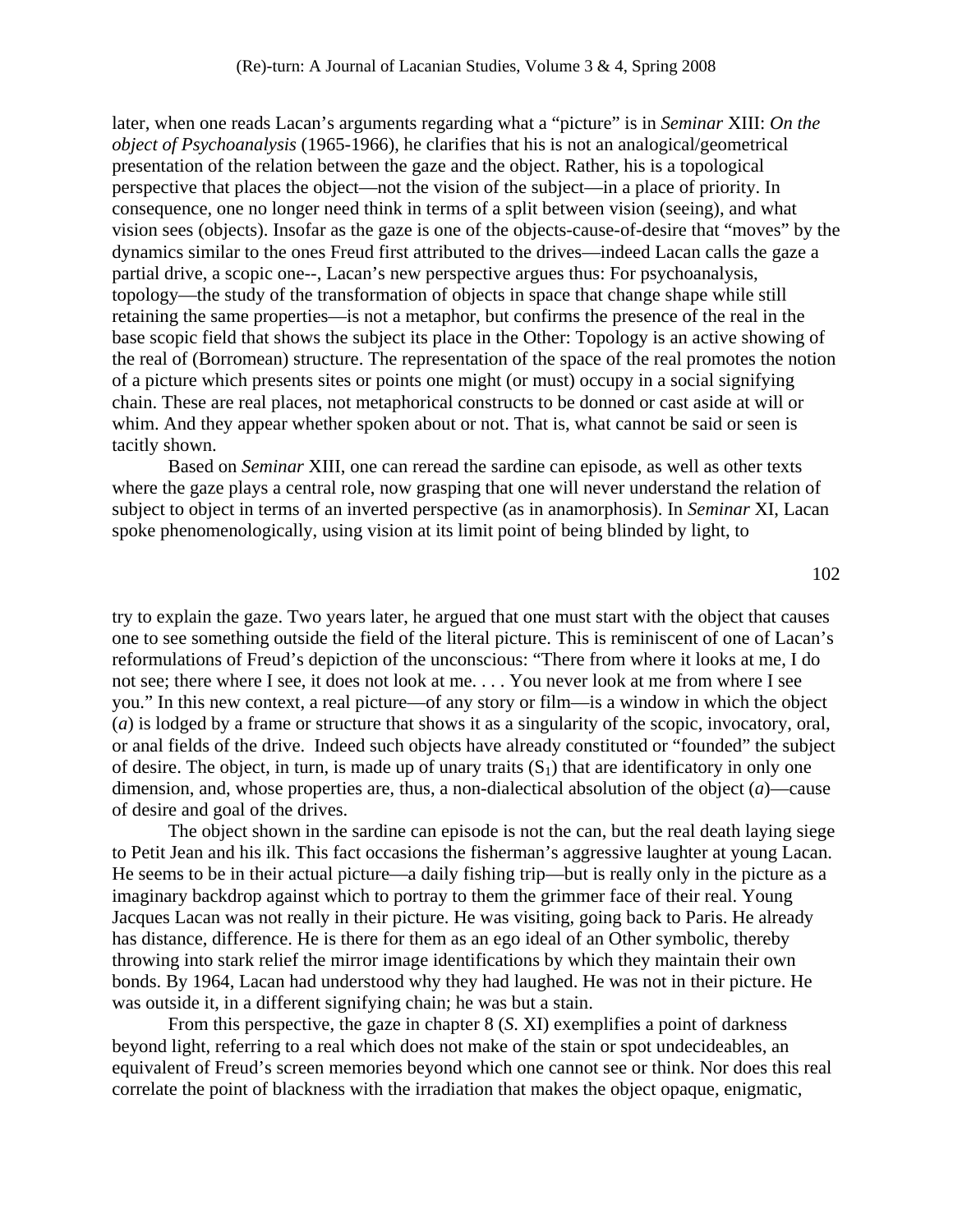ambiguous, binarily oppositional. Such readings are based on Lacan's early emphasis on the imaginary order. Neither the stain nor the screen are part of this later teaching

that offers the key to understanding the difference between the subject and the object by this logic: The object (*a*) is a metaphor for the unary traits of jouissance it drops from the invocatory field, from the scopic field, from the oral field, from the anal field—shedding these traits like so many feathers that bring pieces of the real into language, vision, and perspective. Once this Lacan is acknowledged, one grasps the differential topology he brought to bear on his later work where he showed that the space in play is not the space of the "screen," or the place of the unfathomable real of an impossible "spot" or "stain." It is not the place, for example, in the Mobieus strip "where everything is looking at me at the level of the point of light" (*S*. XI, p. 95). Rather, it is the point where the Moebius strip (8) has the shape of the gaze, where the edge and surface are continuous contiguities that overlap in a twist, thus transforming outside and inside into one another by unary traits of subject identification that anchor themselves to an actual hole, while also creating the hole they surround.<sup>[12](#page-10-0)</sup> The secret of the picture is hidden, in the cusp of the Moebian twist, in the point of an Moebian overlap which places all the players in the Petit Jean drama on the surface of the figure eight; walking around it, under it, through it: These "narrative" (or visual) movements of passage approximate the dynamic structure of the drive. But the drive at stake is not the scopic one in any benign function. It is the scopic malevolence of the fisherman, looking via the "screen" of young Lacan, into the void that faces them as the fishing industry is overtaken by the canning one. Lacan called this gaze the one whose larger dimensions in the scopic field of perspective hold all the other drives in its cusp.

 Insofar as we are born into the gaze, it is proximate to the void. Indeed, any encounter with it is an encounter with the void, with the "death head" whose correlates are lack and loss. When ideals drop away in the scopic field, this drive separates itself from *being*, showing the dark *angst* of the void at the center of being, meaning, and body. Although the movements of the Petit Jean drama may approximate Aristotle's "movement" (*S*. XX, ch. 5), or the dynamics Freud sought to fathom with the four characteristics of movement he attributed to the

104

drive:––repression, sublimation, turning back on the self, reversal into its opposite—both Aristotle and Freud failed to account for what causes the drive in the first place. Lacan showed the drive as being born out of the dialectical interplay of loss and desire.

In *Seminar* V: *Formations of the Unconscious* (1957-1958),<sup>[13](#page-10-0)</sup> Lacan stressed that we are born into the gaze. From the start of life we are gazed at. As others gaze at us, fondly, jealously, with aspirations, and so on, we begin to be named and to have our desires constructed by the Other—by what the Other has and lacks, as well. Indeed, so inclusive is the gaze, that Lacan defined it in *Seminar* XI as consciousness; as "seeing onself being seen." Becoming aware that one is looked at by others, constitutes the gaze in its dual function of judgment and idealization. Thus, in *Seminar* V, Lacan placed the Ideal ego—one's particular subjectivity--, at the base of his graph of desire. The Ideal ego interfaces with lack—I (A)  $\beta$ —the ego, thus, joining unconscious fantasy.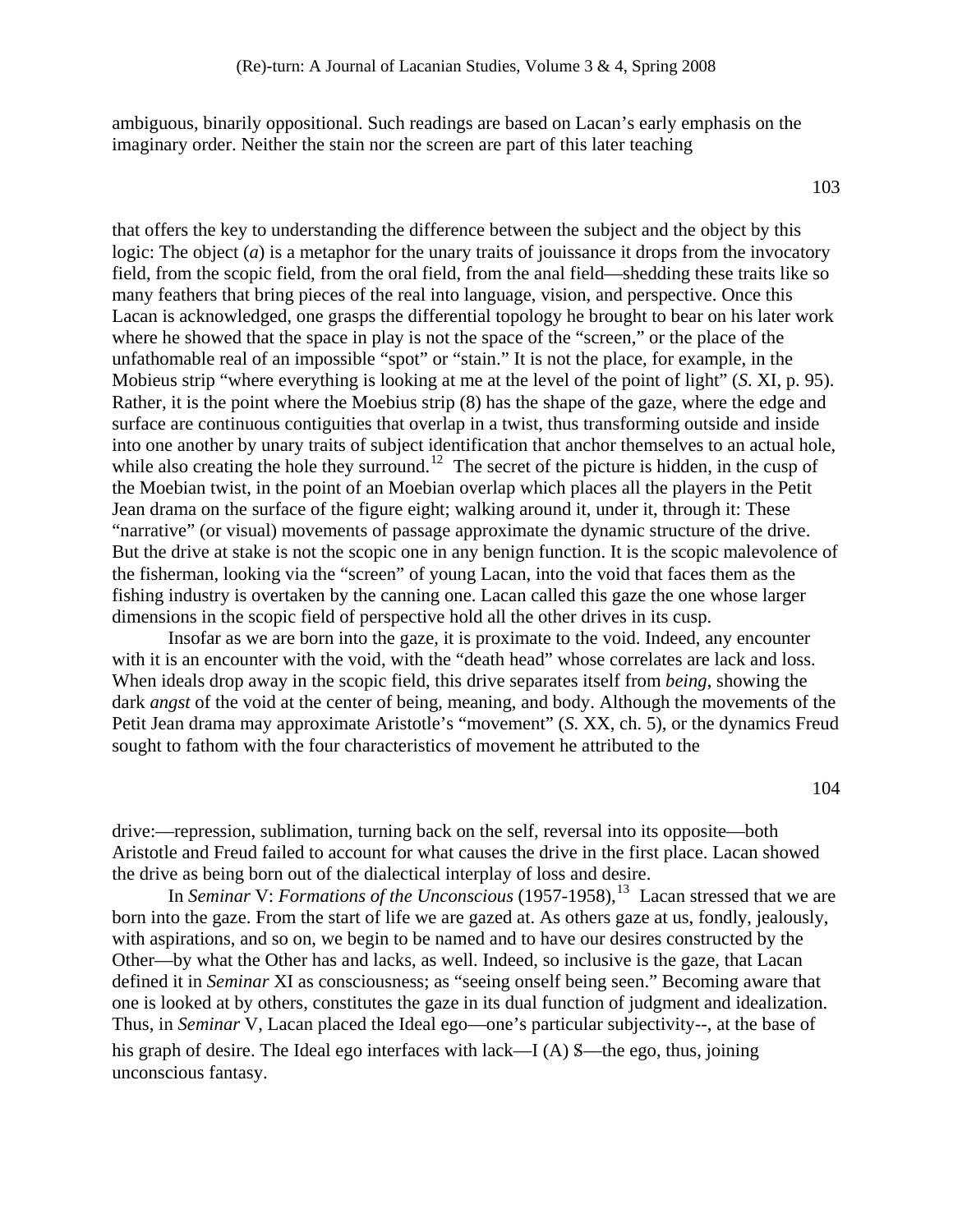Yet, the lacking subject  $(S)$  is not lack as emptiness, but lack as the pure real of desire. Lacan defines lack in *Seminar* V as there being no subject, no signifier which founds it (p. 189). Insofar as the first symbolizations are constituted in a *Fort! Da!* kind of rhythm between the parents and begin to make of the baby a subject, a desired object, we can say that all we know about the infant as subject is that demands emanate from it. Yet these demands are formed as a constellation of (object) desires. Lacan, proposed that the child starts out as an *assujet* "because she experiences and feels, first, profoundly subjected to the caprices on which she depends, even when the caprice is articulated" (*S. V*, p. 189). As these primordial demands pass through the signifying treasury of language and are filtered through the mother's conscious and unconscious desire (p. 191), the infant is led to seek the desire of [being] desired. This includes all one's efforts to escape unloving, idealizing, judgmental gazes which gave Little Hans, for example, his anxiety and phobia regarding horses (p. 193).

 In *Seminar* XI (1964), Lacan argues that there is no benign gaze, only the Other/others as desiring, expecting, judging,

waiting. Early on, the gaze has performed its castrating function of creating an ego, which Lacan called a metonymic object. Moreover, the ego is a sexual object, symmetrical for both sexes. That is, the subject is desired or not as an object tethered to the subjectivity of the Other/others; not to the sexual difference itself (*S*. XI, p. 199). The message sent by the Other/others is the desire that makes of the object a barred subject,--a place of ennunciation of "self" as dialectically desiring or desired. The subject is an inverted mirror reflection of the Other and the Ideal ego which serves as a primordial unconscious formation that lets its shadow be cast in what the "I" says and projects in the ego ideals chosen in relationships.

 But beyond the mother's desire—taken as a primordial form of the gaze—what does one find? If the child's desire is to be the object of the mother's desire—satisfying her gaze, thus winning her love—we can say that the Ideal ego is the child as he or she was desired (*S*. V, p. 257). The mother's desire, thus, constructs the equation desire = fantasy. One fantasizes in relation to lost and (re)-found objects—breast, faeces, voice, gaze—and desires the return of certain jouissance traits to fill the lack-in-being. This dialectic places the fantasy ( $\zeta > a$ ) partially in the imaginary lineage of the ego. Thus, fantasy is narcissistic. But beyond the maternal level of desire, one finds the signifier for the name of the father whose language, law, and conventions structure a turning away from the magnetic pull of maternal desire and drives. Lacan writes this in the *che vuoi*? graph as the drive **seeking** to fill up loss [S(Ø)] at the level of the demand for enjoyment:  $S(\emptyset) \cong S \ll 0$ .

 That the drives have already been structured in the relation of symbolic desire to fantasy, and ego to ego ideal, sets up the response a subject will give to the social gaze in its efforts to be given a place in the social order (*S*. V, p. 392). It is in this sense that Lacan places the father beyond the mother. Culture comes after nurture in most models; but not in Lacan's. This is another way of saying what Lacan meant by speaking of the signifier of the Father's Name as that which constructs reality as a set of symbolic desires, concerning where one places oneself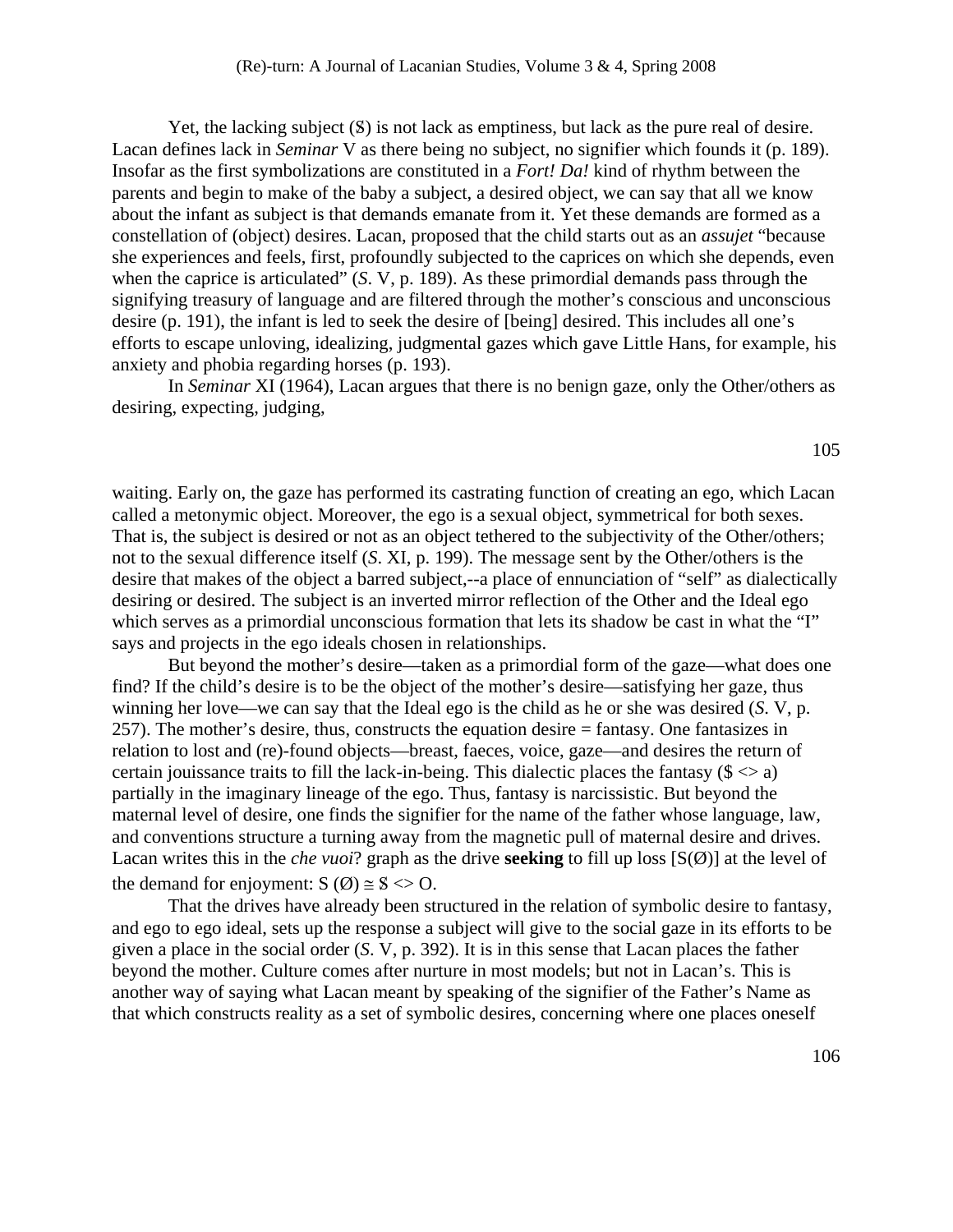in the real of the drive: to be seen (scopic), heard (invocatory), nurtured (oral), controlled or controlling (anal).

 Another way Lacan states this is to say that the capital phi-(Φ)—is itself a signified: "The phallus is this particular signifier which, in the body of signifiers, is specialized to designate the ensemble of the effects of the signifier, as such, on the signified" (*S*. V, p. 393); on the demands of culture, in other words. Indeed, the demands of culture might well be another name for the gaze of society as demanding and commanding. That is, beyond desire, one finds drives enunciated by the Other's language, but referring to the object *a*.

 In "Painting," Gérard Wajcman argues that topology is not a metaphor for psychoanalysis. Referring to Lacan's Seminar of May 4, 1966 from his *Seminar* XIII; Wajcman makes us see the value of Thomas Kuhn's picture of science as revolutionary; not evolutionary.<sup>[14](#page-10-0)</sup> In the replacement of an old paradigm by a new one, one finds revolutionary science. Lacan's teaching does nothing less. He argues that he is doing a "topologerie"—beyond geometry—and that it has never been done. Joining desire and language by drive, he argues that the scope of thought is reducible to the body. That is, thought only thinks in the limit of the space of the body (Wajcman, p. 152). Indeed, topology, for Lacan, might be called an equivalent of the gaze. It does not seek, it finds. It does not quest. It shows by redoubling the subject silently. Psychoanalysis *situs* becomes psychoanalysis in space and in three dimensions. Indeed, time as desire is introduced into topology by the real of the word in its unary dimension. The word evokes loss, thus giving rise to the structure of desire/lack. At a second level, that of writing, time becomes history; dead letters lack the quality of the "act" pronounced by the word which includes the real, desire, and jouissance in its fabric.

Topology shows structure, then,— the real of structure which cannot speak itself. Topology situates the subject in a place of the Other, toward which the subject is supposed to orient itself. Lacan's whole teaching concerns one's place in the Other––a common site––and the place of the subject. One can see why the place of the subject would be so important, given

107

that the subject qua essence does not exist. A body is given a place in the irrealized fields of the gaze or the voice, as well as in the signifiers that represent it. The common place in the Other might be thought of as the cultural dimension—a place where egos can collect and identify with some unifying trait in the group and in a leader. Imaginary place—or space—is marked by the schemas which figure the surface by stratifying the planes of the image. Symbolic space is shown by the graph which responds to the places (the points) inscribed there (Wajcman, *CEJL* p. 143). The knotting of the three orders constitutes Borromean structure—as structure Lacan called a picture of the sites of the real, as well as structure itself.

 Topology, then, is not a metaphor. Not an allegory. It does not represent the subject. It does not even unravel the subject of the drives and desire, as does the object *a*. Topology presents "the foundations of the subject's position," the subject combining itself in the Borromean unit (*CEJL*, p. 144). If the structure of topology is, then, visual, one confronts a split between the gaze and vision in the sense that a visual structure is torn from the visible (*S*. XI, pp. 77, 80-81). Indeed, visual structure first led Lacan to topology. The sardine can in Petit Jean points to an optics beyond that of the interplay of language, laughter, light, and being. Later, topology will take Lacan back to this picture and enable him to construct the matheme of showing (*CEJL*, p. 144). The picture is the matheme of visual structure, transmitting what can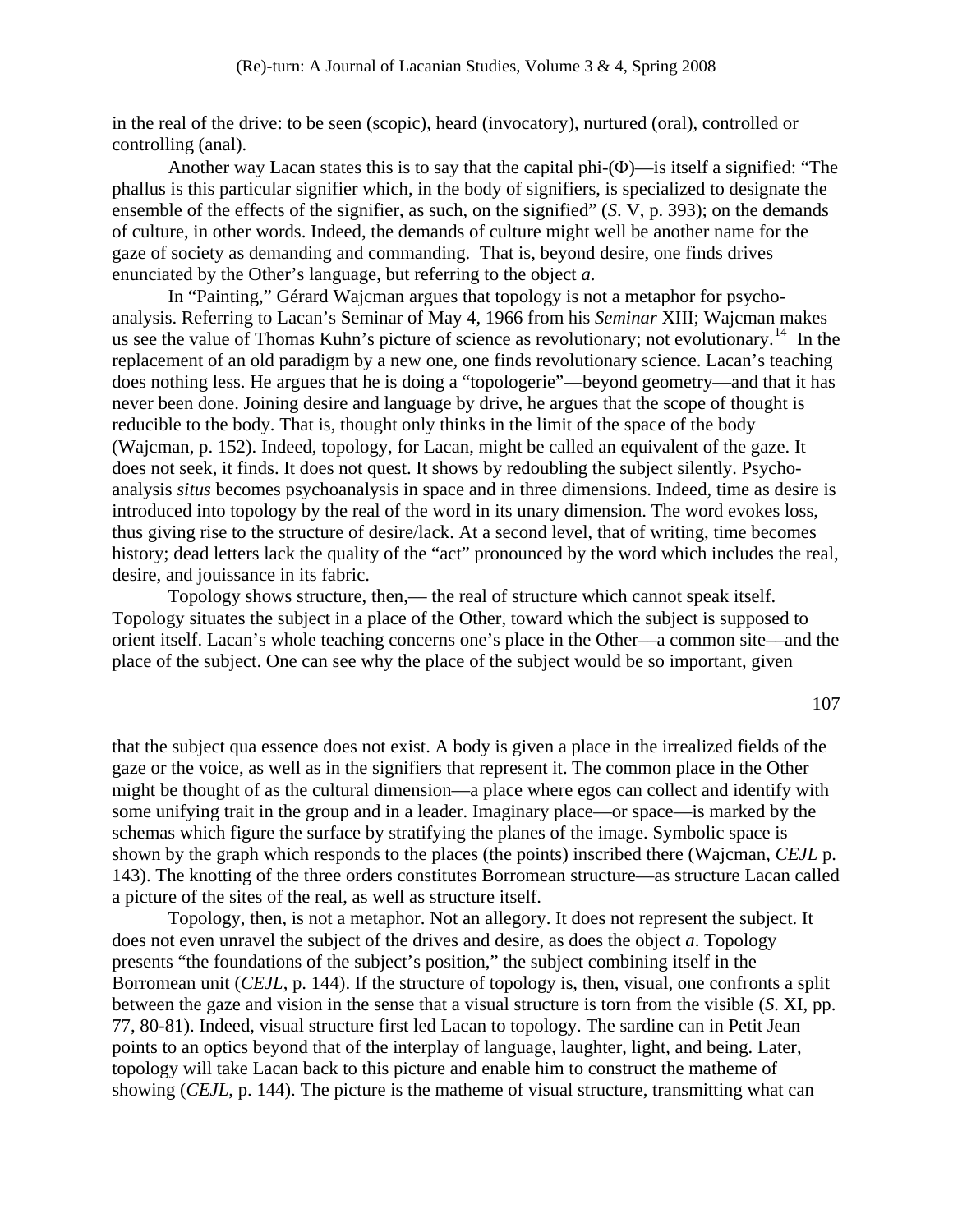only be shown, not said. Descartes failed to finally separate thought from body, leading Lacan to link Descartes's *res extensa*; cave wall paintings which give a logical matrix of the signifier; and the unary trait which creates perspective by threading an identificatory mark to a hole, the chosen recess of the object (p. 145). One can, thus, drop the concept of the screen, except insofar as it serves as a surface onto which to inscribe something, the surface, for example of the body which is skin and apertures. Thus, the screen is merely thrown into relief as an *imagined* support of the image, while the page does the same for the letter. The image veils the screen while the letter shows that the screen hides a hole.

108

 In *Seminar* XIII, Lacan said of the gaze: "The foundation of the surface is at the base of all we call the organization of form, constellation" (p. 147). This is a far cry from a gender divide of a male desiring subject inflicting his unwanted attentions on a female desired object. We all desire from the erogeneous identifications of our bodies, from the objects of desire built up into meaning constellations because primordial "objects" are constantly lost. Yet, this area between desire and drive seems evanescent because one erroneously thinks the organ caused the desire and will satisfy the drive. But the object between the wish and "the thing" is a mere semblance of what satisfies the drive. In *Seminar* XX, the object as a semblance dwells between the symbolic and the real. The thing gazed at is never the "real" thing, only the "thing" designated by a given symbolic order as its ideal. The image of Marilyn Monroe, for example, is the image of a sex goddess of her day. To look at her was not to fix the "look" on an object, denigrated by desire male or female. It was to look upon the falseness of the image. What the image of Marilyn showed was the picture of sexuality desired in that historical Other's moment. (Cf. ch. VIII, "Knowledge and Truth", p. 90). While the scopic drive is constructed as a symbolic order convention, and in individual imaginary preferences, in the real it is a jouissance constellation of certain traces written in one's unconscious that knows—*connaît*—the language of the libido.

The object *a* residing between the desirer and the desire is Lacan's way of saying that space and thought can be said to be homogeneous—as Descartes more or less deduced with his thinking part (mind) and the extended part (body). This is so, Wajcman says, because both thought and body are geo-metric. That is, both can be quantified or measured. Thought is counted up as ideas, words, and concepts, while the body extends itself into space by its desires, fantasies, appetites, and modes of jouissance. Although any measure of the body as an image that has been "significantized" (given meaning) produces an imaginarized signifier, one learns something new about the "imagination" from Lacan: That an image is significantized in the space of the body—with its parts and erogenous

109

openings—means that imagination is limited, not infinite. Even the greatest fantasies will always come down to the terms of the image of the body. Let us think for a moment about *1984*. [15](#page-10-0) It culminates in Big Brother's torturing the bodies of Julia and Winston; Julia's and Winston's joining the Party to enjoy the "bodily" comforts that political compliance and money will bring them; and, finally, their seeing each other and no longer desiring each other because each has grown cynical, jaded, and overweight.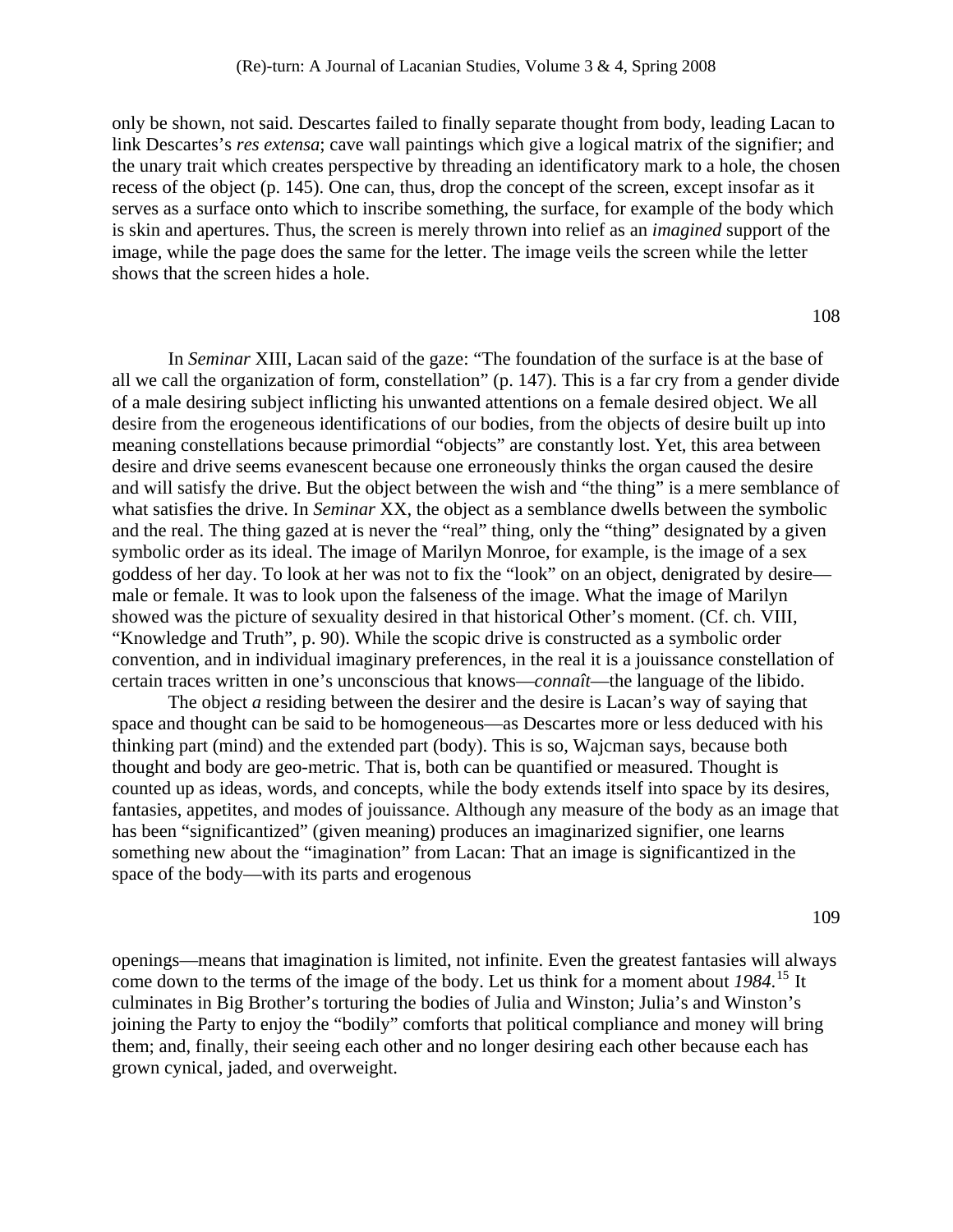The subject, in this view, is not opposed to the world of objects. Rather, the world of objects is enveloped in the clothing of a body—a sack of skin—which unifies them, just as the signifier orients the body in space. The gaze is embodied in a quattrocentric perspective, then, not a binary one, as Mulvey, Silverman, Irigaray, and others have proposed. One is both the desiring subject of a lack and the object of a potential fulfillment, plus two other terms: the gap itself and the distance to be covered between desire and satisfaction. This gives us nothing less than a new view of perspective which will always be overstepped by a metrical geometry. That is, Euclidean space can not contain its "objects" because subject and object are not simple binaries, but are radically separate—the one wanting/lacking and the other an empty promise of repeated moments of reminiscence. Put another way, Silverman's ideas would lead us to a coherence theory of the subject and object, rather than to a theory of disunity. While subject and object may well co-exist, they reside in different places and on different planes.

 Lacan called Descartes' "extended body" the statement of an impasse, as was Plato's ideal form. In his logic of perspective Lacan proposed three terms to explain how one figure is inscribed on the surface of another. His theory implies that there will not be resemblance or equality between two figures—the evil patriarch and his innocent victim—but equivalence. Three terms make up an equivalence relation, those being three modes by which one figure relates to another: resemblance by reflection (the mirror), equality by measure, and equivalence by transformation. The technical terms for those three are catoptrique, geometric, and topologic. Another

way to say this is that perspective means different surfaces—imaginary, symbolic, real, and symptomal—while the object a merely indicates a point of enigma and opacity between a subject and its objects. In 1964, Lacan linked symbolic structure to the scopic field. In 1966, he read the work of Leroi-Gourhan on cave paintings. Gourhan had been perplexed by why there would be paintings of the lives of individuals in the dark deep interior of the caves that never saw the light of day. Lacan's answer was that the paintings of the depths had to resemble the paintings at the entrance in order that the cave dwellers believe that they were always who they were—in order that a visible logic govern their thoughts in the deepest moments of darkness. What a subject represents to him or herself represents him or her in reference to what he or she does not see. And Lacan made of these paintings a psychoanalytic matheme. He called them a writing before writing whose main property was to make a "letter" or visual representation that would add up to a system of marks. These marks are not, however, signifiers, but unary traits of "meaningness" (*significance*). From the second a mark is made to represent a subject, a couple exists-the mark and the background upon which it is made; a unary trait of an edge and its hole. A mark on a blank page represents a subject for the depth of the page in a matrix of one and zero whose structure is of the real. Put another way, the mark shows the depth.

 To return to the example of the sardine can, Lacan existed on the fisherman's screen—in their picture—as a mark whose only function was to illuminate the depth of the real picture, the truth of the story of those who would not be able to see themselves in the real were there not an "exceptional" element present to create the discontinuity that breaks up the imaginary illusion that depth and surface are one–are unified. Lacan called this a real structure of the signifier; not in the materiality of the letter, but of the material of which the letter is made. Before the letter, a trait or point comes before the saying of it, or the marking down of it. Now this does not mean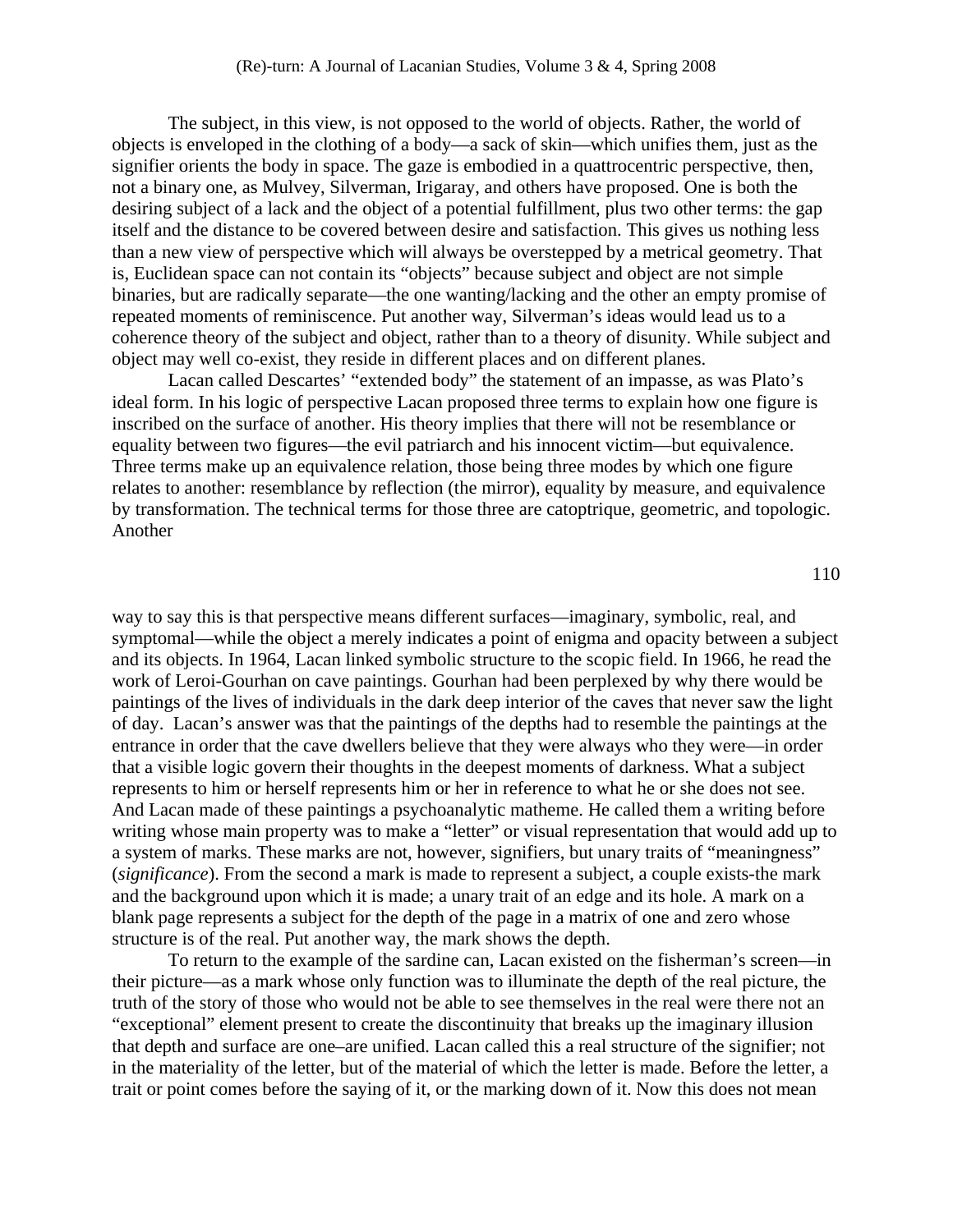that Lacan is making an analogy between the world of Nature and that of culture. He is saying that culture makes what it will

111

of nature, of the things that are already there. The way he puts it is to say that realism in art is profoundly metonymic, that it designates something other than what it presents to us (Wacjman  ${\rm Frtext}$ , p. 153).<sup>[16](#page-10-0)</sup> The male subject who whistles at a female object is (de)monstrating to us not necessarily that she is desirable, but—that he can desire, that he is not impotent, that he can fight his own castration.

 While my example does not pretend to address the conventional codes of acceptable or unacceptable behavior in a given cultural context, I am saying that a behavior demonstrates first—monstrates (in the real)—something other than what it looks like it is saying or showing. What is in question here is not what the "letter" says, but what it *presents*. In *"L'étourdit* (1975), Lacan says one forgets what is said ("shown") behind what is heard (seen).<sup>[17](#page-10-0)</sup> In "Agency of the Letter"<sup>[18](#page-10-0)</sup> he spoke of language as signifying something other than what it says. When the real of structure—the picture—is at stake, the "letter" does not signify (produce meaning): It designates an impossible to see. I'd even place the "Dream of the Burning Child" recounted by Freud, and retold by Lacan, within this logic. The father dreams that his son is standing before him with his bandages on fire, burning horribly and asking: "Father, can't you see I'm burning?" The father must have known—unconsciously—when he left the boy's bedside, himself deeply worn by fatigue and heartbreak, that the candle had burned low and that the old man watching was dozing off as well. I would suggest that the father left the room in order not to see his son's death; to sleep elsewhere. But he knew when he heard the candlestick fall over that his son's body had caught fire. He knew in a lightening flash moment of associations that not only had he lost his son's life, he was losing the image of his body as well. This was what the dream horror image of his son showed—a picture in the real. This is what Wajcman calls a moment of the *écrit* piercing the word, the signifier, detaching itself from the voice. The "showing" becomes the unsayable, the paradoxical impossible letting itself be seen. One might add that much literature depends on just such a device, all the way from the unbearable image of Antigone's death scene to the

112

postmodern discomfort with the real and contemporary literary preoccupation with parody, irony, and distance. What more perfect genres to represent the most barbaric century in Western history? Two World Wars, Korea, Vietnam, the Holocaust, Iraq, and so on?

 Insofar as there is such a thing as the object as real which only shows itself when the signifier fails to name something, and insofar as the image also remains indecipherable, one is not only in the presence of an optic that is anterior to physiology, but also in the presence of that which structures the visible, rather than the visible simply structuring itself. If the signifier only functions as a mortification of the object, an alienation that causes an emptying of the real of the object by separation, one has passed from geometry to topology. Points have converged randomly in identificatory combinatories, of which one will later "read" only the isolate, the absolute unary trait—not a dialectic between a word and a thing. Once one is in that dialectic, one has proceeded to an imaginary interaction with falseness where alienation (the symbolic) gives names to appearance. In his Seminar, *Le moment de conclure: livre* XXV ([19](#page-10-0)78-1979),<sup>19</sup>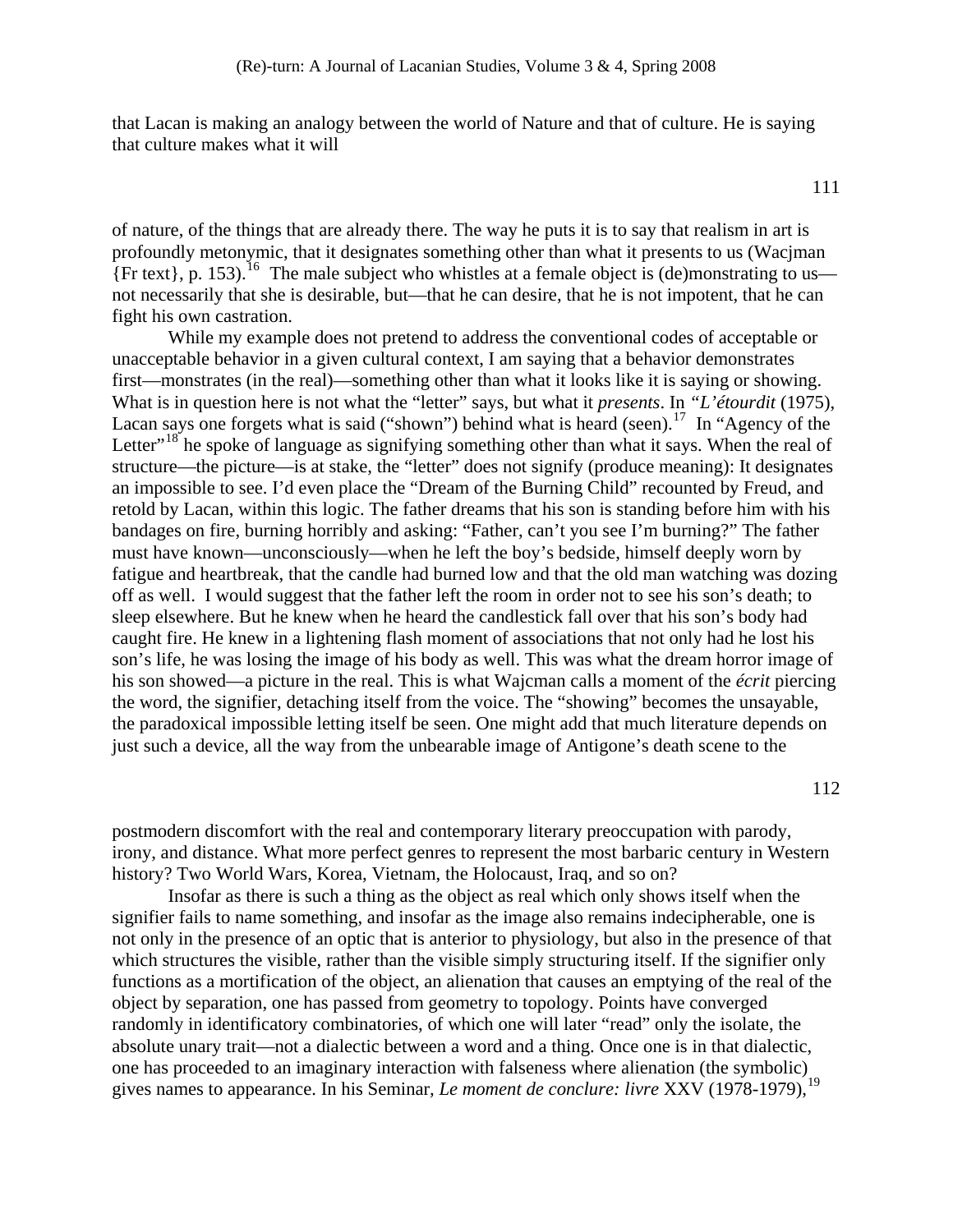<span id="page-9-1"></span>Lacan argues that geometry is woven of fantasies of couples that one calls science. Between Descartes's "extended part"—the body—and the fantasy, one actually traverses the distance of the fantasies of sexuality, thereby encountering myriad lacks of rapport (Dec. 20, 1977).

 If there is no sexual rapport of oneness between man and woman––, only one's own Other as partner, there is at least the link of metaphor to fantasy. That is, the subject is divided in two points—the one where he/she sees the point of flight—and the other where he/she is seen the point of distance—from which a picture shows. To construct the object's perspective there must be one eye in the picture and "another eye" looking. What interested Lacan was not the geometrical space that perspectivists measured, but that *distance* itself is required, that a subject must be held at a distance from an object to see it. The first viewpoint is that of the subject of vision, a point of flight. As for the real object, it can only be found in the hole. If one thinks of the hole as a window—indeed, window defining

113

fantasy quite well here—as that which shows itself or hides itself, the picture both hides and reveals. The screen against which Lacan painted himself in the sardine can narrative is not a concept or image, we may conclude, but a topological object which shows itself in the relation of \$ to (*a*)" (Wajcman Fr text, pp. 166-167). Lacan was both the desired object of the Other's gaze and that which illuminated the lacking *a* in their story. He both opened up and unveiled the lack in the picture, while occasioning the hiding of the (death) object by the denial of laughter.

## **Endnotes**

<span id="page-9-0"></span><sup>1</sup> Laura Mulvey, "Visual pleasure and narrative cinema," (1975) *Visual and Other Pleasures* (London: MacMillan, 1989) pp. 14-26.

<sup>2</sup> Jacques Lacan, "The mirror-stage as formative of the function of the I as revealed in psychoanalytic experience" (1949), *Ecrits*, trans. with notes by Bruce Fink (New York: W.W. Norton, 2006).

3 Luce Irigaray, *The Speculum of the Other Woman*, trans. Gillian C. Gill (Ithaca: Cornell UP, 1985).

4 Hal Foster, Postmodernism in *Parallax*, *October* 63 (Winter 1993), P. 13.

<sup>5</sup> *The Seminar of Jacques Lacan, Book* III: *The Psychoses*, 1955-1956, ed. by Jacques-Alain Miller, trans with notes by Russell Grigg (New York: W.W. Norton, 1993).

<sup>6</sup> *The Seminar of Jacques Lacan, Book* XX: *Encore*, 1973-1973, ed. by Jacques-Alain Miller, trans. with notes by Bruce Fink (New York: W.W. Norton, 1998), pp. 16-17.

7 Jacques Lacan, *Le séminaire, livre* IV: *La relation d'objet*, 1956-1957, ed. by Jacques-Alain Miller (Paris; Seuil, 1994); *The Object Relation*, trans. by Alexandra Roche (New York: W.W. Norton, forthcoming.)

8 Jacques Lacan, "The Signification of the Phallus" (1958), *Ecrits: A Selection*, trans. by Bruce Fink (New York: W.W. Norton, 2006), p. 675.